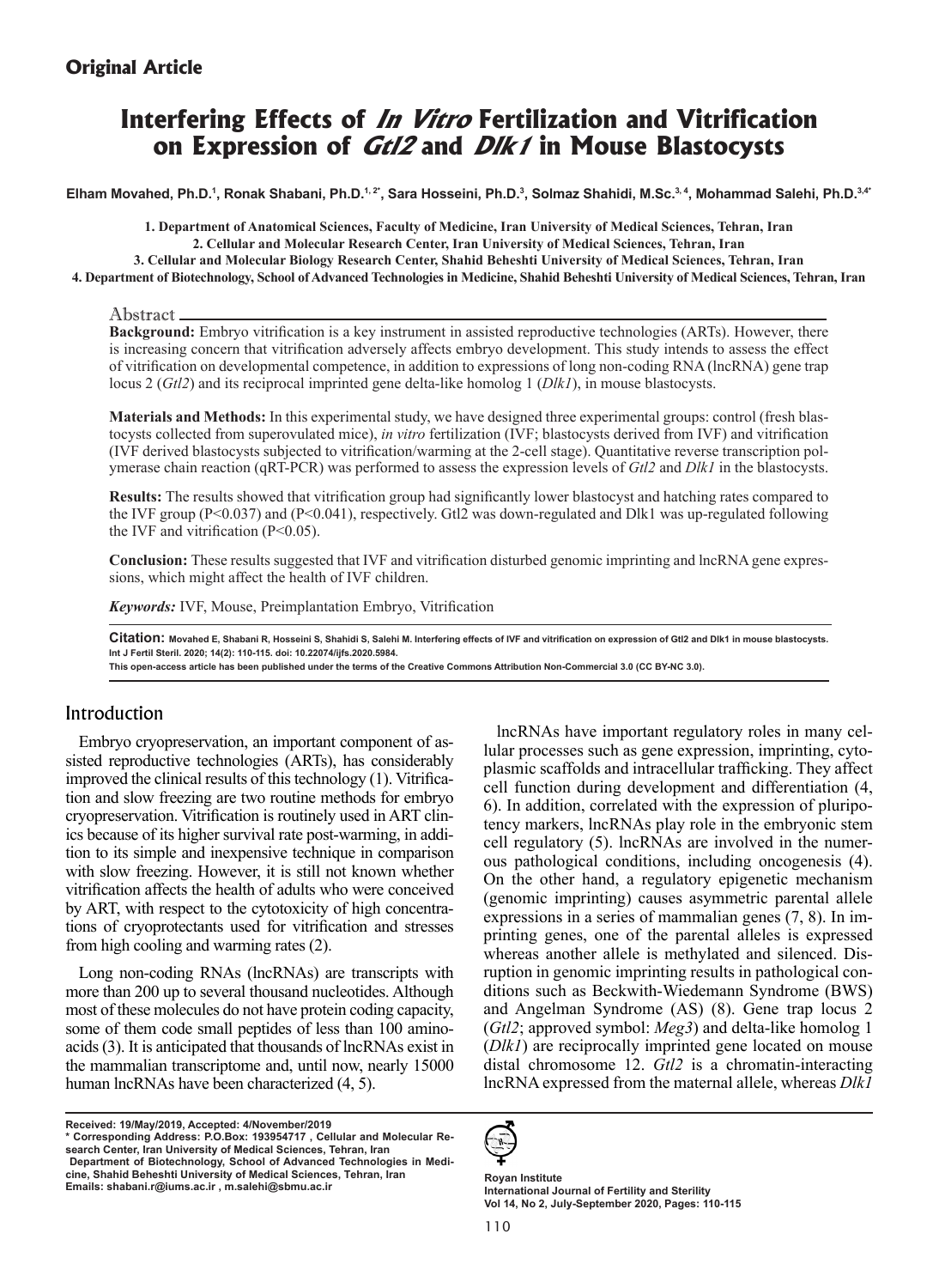is a paternally expressed gene. The *Dlk1/Gtl2* imprinting locus has an momentous role in embryonic development and growth (9). Previous researches have established that epigenetic disruption of this imprinted locus is related to facial dysmorphisms, skeletal abnormalities and muscular hypertrophy. Additionally, loss of imprinting in *DLK1/ GTL2* has been reported in pheochromocytoma, neuroblastoma and Wilms' tumour (10-12).

A review of the literature showed no data that pertained to an association between embryo vitrification and lncRNA expressions. Thus, considering the importance of *Dlk1* and *Gtl2* in embryo development, we sought to investigate their expressions *in vitro* fertilization (IVF) pre-implanted embryos, embryos subjected to vitrification and warming, and fresh blastocysts. Here, we made use of a mouse embryo model because of the ethical issues that pertain to research on human embryos.

### Materials and Methods

This experimental study, approved by and Ethical Committee of Shahid Beheshti University of Medical Sciences (Tehran, Iran, Ethical permission number: IR.SBMU. RETECH.REC.1396.997). All animal experiments were conducted in compliance with the guidelines established by this university for the keeping and manipulate of laboratory animals.

#### **Materials**

All chemicals and reagents were obtained from Sigma Chemical Company (St. Louis, USA) unless otherwise noted.

#### **Animals**

We obtained 6-8 weeks old female and 10-weeks old male NMRI mice from Royan Institute (Tehran, Iran) to use in this study. The mice were accommodated under the controlled conditions of 12 hours light: 12 hours dark photoperiod at room temperature  $(22 \pm 2^{\circ}C)$  and 50  $\pm$  10% humidity with ad libitum use of food and water. The animals were killed by cervical dislocation.

#### **Experimental design**

Female mice were superovulated by intraperitoneal (IP) injection of 10 IU pregnant mare serum gonadotropin (PMSG; Pregnecol®, Australia), followed 48 hours later by 10 IU human chorionic gonadotropin (hCG; Pregnyl). The experiment was carried out on three treatment groups: control, IVF, and vitrification as shown in Figure 1.

In the control group, after hCG injection, female mice were mated with male mice. Successful mating was verified by the detection of a vaginal plug, the next day morning. Fresh blastocysts were collected from the mice uteri by flushing the uterine horns with FHM flushing media 94 hours posthCG, according to the previous study (13). The blastocysts were used for RNA extraction and reverse transcription.



**Fig.1:** Experimental design and IVF; *In vitro* fertilization, Dlk1; Delta-like homolog 1, and Gtl2; Gene trap locus 2.

In the IVF and vitrification groups, we collected the cumulus oocyte complexes containing metaphase II (MII) oocytes from the oviduct ampullae 14-16 hours after hCG injection. The oocytes were released into FHM medium and then transferred to 50 μl droplets of human tubal fluid medium (HTF) supplemented with 4 mg/ml bovine serum albumin (BSA).

### *In vitro* **fertilization**

IVF was performed as formerly explained (14). Sperms were collected from the male mice. The cauda epididymides and vas deferens were isolated and placed in a petri dish containing previously equilibrated HTF medium (37 $\degree$ C, 5% CO<sub>2</sub> in air). The sperms were passively released into the culture by using pointed forceps and a razor blade. The suspended sperms were incubated at 37°C for 45 minutes to allow capacitation. Capacitated motile spermatozoa were added to 50 μl IVF drops to reach  $1 \times 10^6$  sperm/ml concentrations. Subsequently, they were incubated in a humidified atmosphere of  $5\%$  CO<sub>2</sub> in air at 37<sup>o</sup>C under mineral oil for 5-6 hours. Next, the in vitro-derived zygotes were washed in FHM medium and cultured in potassium simplex optimized medium (KSOM) supplemented with 4% BSA under the same conditions to allow for further development. After 24 hours, we divided the 2-cell embryos into two groups. In the IVF group, the embryos were maintained in KSOM for 72 hours until the blastocyst stage. In the vitrification group, the 2-cell embryos were vitrified/warmed and then cultured under the same conditions as the IVF group, for 72 hours, to reach the blastocyst stage. Finally, the rates of development at the 4-cell, 8-cell, morula and blastocyst stages were assessed in both groups. The blastocysts were used for RNA extraction and reverse transcription.

#### **Vitrification and warming**

In the vitrification group, the 2-cell embryos were vitrified by the cryotop method with Kitazato Vitrification Kit (Kitazato Biopharmaceuticals, Japan), as previously described (15). Briefly, embryos were equilibrated in equilibration solution (ES) with  $7.5\%$  (v/v) ethylene glycol (EG) and 7.5% (v/v) dimethyl sulfoxide (DMSO). After 3 minutes, the embryos were exposed to the vitrification solution (VS) containing 15% (v/v) EG, 15% (v/v) DMSO and  $0.5$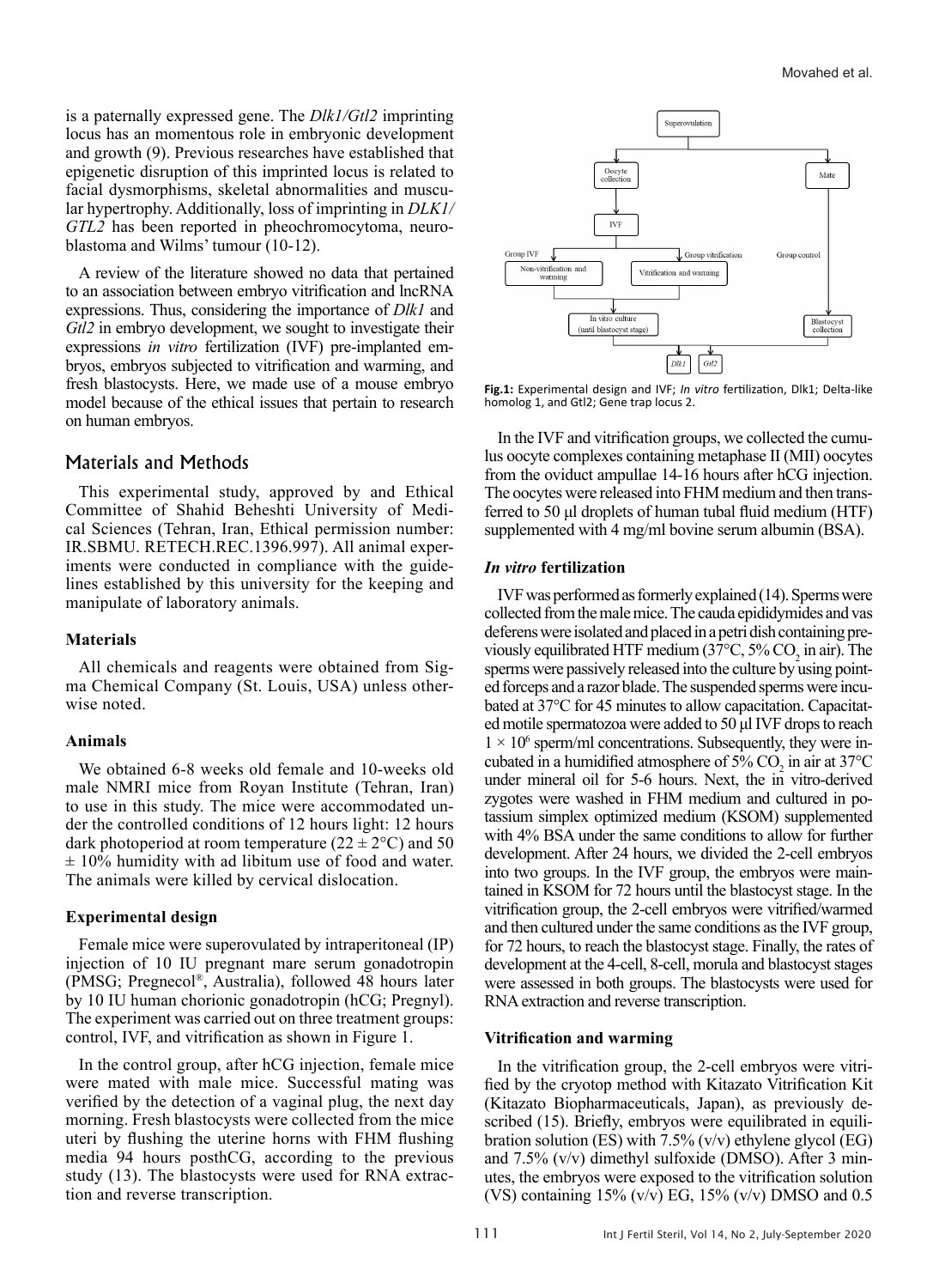mol/l sucrose for less than 1 minute. Next, 3-5 embryos with minimal VS were loaded onto the inner surface of the cryotop and immediately submerged in liquid nitrogen (LN2), followed by capping and storing in LN2 for up to 2 weeks. Vitrification processes were carried out at room temperature. For warming, the embryos were exposed to decrease concentrations of sucrose on a 37°C hot plate, as follows: 0.5 M sucrose for 1 minute, 0.25 M sucrose for 3 minute and 0.125 M sucrose for 5 minute. Finally, the embryos were placed for 3 minute in a 0 M washing solution and they were assessed for survival by observing the intactness of zona pellucida and blastomeres. The surviving 2-cell embryos were cultured in KSOM medium in an incubator at 37°C and 6% CO2 to allow further development to the blastocyst stage. All media used for warming were incubated at 37°C for 30 minutes before warming.

#### **RNA extraction and complementary DNA synthesis**

RNA extraction, complementary DNA (cDNA) synthesis, and quantitative reverse-transcription PCR (qRT-PCR) analysis were carried out according to the previous study protocols (16). Briefly, two blastocysts in each replicate of each experiment were pipetted into microtubes containing 1.5 μl lysis buffer. We added 5 μl nucleasefree water and 2 μl random hexamer to each sample and then placed the samples in a BioRad thermocycler for 5 minutes at 75°C. Immediately afterwards, the microtubes that contained the reaction product were placed on ice, followed by the addition of 5x RT buffer, 200 u RT enzyme, 10 mM dNTP, and 10 U RNase inhibitor to each reaction for cDNA synthesis. Reverse transcription (RT) reaction was performed in the thermocycler with the following amplification program: 25°C for 10 minutes, 37°C for 15 minutes, 42°C for 45 minutes and 72°C for 10 minutes. The samples were left at 4°C overnight. PCR mixture, consisted of 5 μl Master Mix (Taq DNA Polymerase Mix Red-MgCl; Amplicon, Denmark), 3 μl nuclease-free water, 1 μl cDNA, and 1 μl specific primer (Table 1) was added to each PCR microtube to amplify cDNA product. The endogenous control  $(\beta 2m)$  and the investigated genes were amplified according to the following PCR cycle: 94°C for 3 minues (denaturation), 94°C for 30 seconds (denaturation), 60°Cfor 45 seconds (annealing) and 72°C for 45 seconds (extension), followed by 40 cycles. A final elongation step was carried out at 72°C for 10 minutes. The amplification products were loaded and run alongside a DNA ladder on a 2% agarose gel in TAE and, after 25 minutes, they were observed under short-wave UV.

### **Quantitative reverse transcription PCR (qRT-PCR) analysis**

qRT-PCR was executed to evaluate the amount of Dlk1 and Gtl2 expressions by using a Rotor Gene Q instrument (Qiagen, USA). Table 1 lists the primer sequences applied for qRT-PCR. qRT-PCR reaction were conducted in a total volume of 13 μl reaction containing 1 μM of each primer for the indicated genes and 1 μM of the synthesized cDNA based on the manual for the DNA Master SYBR Green 1 mix (Roche Applied Sciences, Germany). Cycling program for the RT-PCR was as follows: 2 minutes at 95°C, and 40 cycles of 5 seconds at 95°C, 30 seconds at 60°C, 10 seconds at 72°C. Melting curve examination for all amplification reactions confirmed the particular amplification peaks and lack of primer-dimer formation. *β2m* was the endogenous internal house-keeping gene for RT-PCR data normalization. We used the Relative Expression Software Tool (REST, version 2009) for qRTPCR data analysis.

### **Statistical analysis**

Statistical analyses were performed by applying the Statistical Package for the Social Science software, version 16 (SPSS, USA). Cleavage and developmental ratio to blastocysts stage between IVF and vitrification groups were compared by the non-parametric Mann- Whitney test. The relative gene expression levels of Gtl2 and Dlk1 were analyzed by REST software (Oiagen). P<0.05 was regarded as statistically significant.

### Results

### **Embryo development**

We assessed the effect of vitrification on developmental competence of preimplantation embryos. The 2-cell embryos obtained from IVF in three runs were divided into two groups. Totally, for the IVF group, there were 170 cultured 2-cell embryos. In the vitrification group, 166 embryos (2-cell) were vitrified/ thawed. The vitrification group had a survival rate of  $96.72\% \pm 2.93$ , after vitrification and warming. We compared the percentage rates of the 4-cell, 8-cell and morula stages between the IVF and vitrification groups. There was no significant difference between these two groups, in terms of cleavage rate. The blastocyst  $(64.04\% \pm 10.16)$  and hatching  $(48.51\% \pm 10.92)$  rates in the vitrification group were significantly lower than the blastocyst (82.63%  $\pm$  2.56; P<0.037) and hatching (69.22%  $\pm$  5.20; P<0.041) rates in the IVF group (Table 2).

| <b>Table 1:</b> Details of primers applied for RT-PCR and gRT-PCR |                                                       |                          |                |                      |                         |  |  |  |  |  |
|-------------------------------------------------------------------|-------------------------------------------------------|--------------------------|----------------|----------------------|-------------------------|--|--|--|--|--|
| Genes                                                             | Nucleotide sequences $(5'–3')$                        | Tempreture $(^{\circ}C)$ | $GC\%$         | Self-complementarity | <b>Accession number</b> |  |  |  |  |  |
| Gtl2                                                              | F: CTGAAGAAAAGAAGACTGAGGAC<br>R: CGATTTACAGTTGGAGGGTC | 56.83<br>55.86           | 43.48<br>50.00 | 3.00<br>3.00         | NR 003633.3             |  |  |  |  |  |
| Dlk1                                                              | F: CTGCGAAATAGACGTTCGG<br>R: GTACTGGCCTTTCTCCAGG      | 56.56<br>57.14           | 52.63<br>57.89 | 4.00<br>4.00         | XM 006515457.3          |  |  |  |  |  |
| <i>B2m</i>                                                        | F: AGACTGATACATACGCCTGC<br>R: ATCACATGTCTCGATCCCAG    | 57.20<br>56.80           | 50.00<br>50.00 | 3.00<br>6.00         | M 009735.3              |  |  |  |  |  |

**RT-PCR; Reverse transcriptio polymerase chain reaction, and qRT-PCR; Quantitative reverse transcription polymerase chain reaction. GC; Guanine - Cytosine Percent.**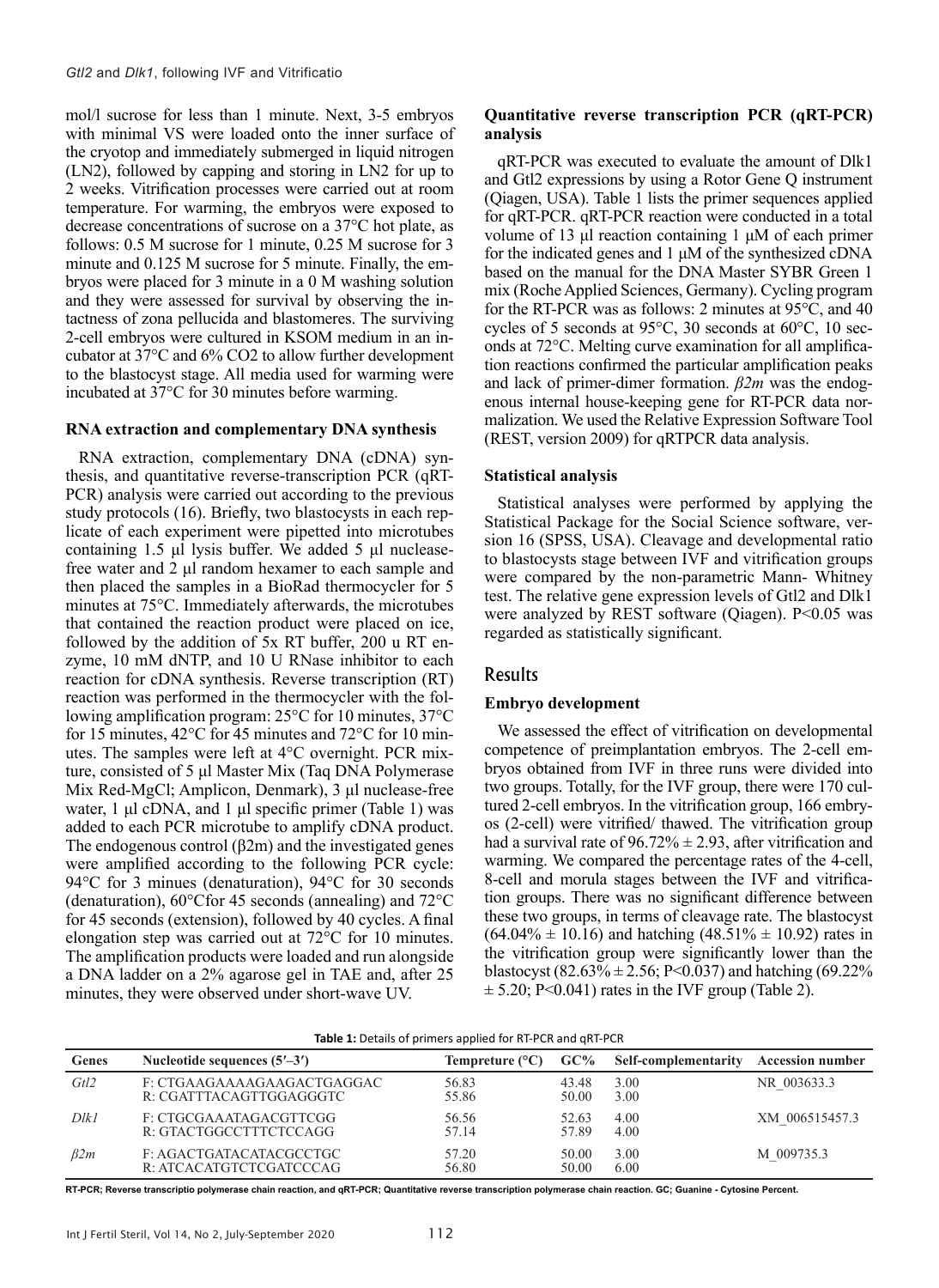| Group         | 2-cell embryos Survival rate<br>(n) |                                 | 4-cell rate                     | 8-cell rate                     | Morula rate                     | <b>Blastocysts rate</b>            | <b>Hatched rate</b>                           |  |  |  |  |
|---------------|-------------------------------------|---------------------------------|---------------------------------|---------------------------------|---------------------------------|------------------------------------|-----------------------------------------------|--|--|--|--|
| <b>IVF</b>    | 177                                 | $100\%$<br>(170/170)            | $95.36\% \pm 1.17$<br>(162/170) | $92.19\% \pm 2.83$<br>(157/170) | $88.04\% \pm 2.59$<br>(150/170) | $82.63\% \pm$<br>$2.56^*(141/170)$ | $69.22\% \pm 5.20$ <sup>**</sup><br>(117/170) |  |  |  |  |
| Vitrification | - 166                               | $96.72\% \pm 2.93$<br>(160/166) | $92.32\% \pm 2.64$<br>(148/160) | $84.49\% \pm 6.92$<br>(135/160) | $76.6\% \pm 7.58$<br>(123/160)  | $64.04\% \pm 10.16^*$<br>(102/160) | $48.51\% \pm 10.92$ <sup>**</sup><br>(77/160) |  |  |  |  |

**Table 2:** Development of 2-cell mouse embryos *in vitro* fertilization and vitrification groups

**Data are presented as mean ± SD or n (%). \*Significant difference (P<0.037), \*\*Significant differences (P<0.041)**

#### *Dlk1* **and** *Gtl2* **expression levels**

qRT-PCR was implemented to appraise the expression levels of the lncRNA *Gtl2* and *Dlk1* gene in blastocysts. *Gtl2* expression was down-regulated in the IVF and vitrification groups compared to the control group. *Gtl2* was less expressed in the vitrification group compared to the IVF group (P<0.05, Fig. 2A). *Dlk1* was up-regulated in the IVF and vitrification groups compared to the control group  $(P<0.05)$ . There was no difference between the IVF and vitrification groups, in terms of *Dlk1* expression (P<0.05, Fig.2B).



**Fig.2:** Relative expression levels of mouse of gene trap locus 2 (Gtl2) and delta-like homolog 1 (Dlk1) in the blastocysts of the experimental groups. **A.** The expression levels of Gtl2 and **B.** Dlk1, \*; P<0.05.

### **Discussion**

Vitrification is an encouraging technology to cryopreserve gametes and embryos in ART clinics. The main challenge faced by researchers is to evaluate the consequences of this process on healthy and affectedadults conceived by IVF and optimization of this important technology (2, 17, 18). In this study, we assessed the influence of vitrification using cryotops on developmental competence and expression levels of the lncRNA *Gtl2* and *Dlk1* gene in pre-implanted mouse embryos.

We assessed the embryonic developmental potential after vitrification by comparing cleavage, blastocysts and hatching rates of the non-vitrified embryos (IVF group) compared to the vitrified embryos (vitrification group). The results showed that vitrification/warming at the 2-cell stage significantly decreased blastocysts and hatching rates in mouse preimplantation embryos. This finding provided evidence of the adverse effects of vitrification on development of preimplantation embryos. This result supported earlier observations where vitrification negatively impacted development of preimplantation mouse embryos (2, 19, 20). Vitrification generates increased levels of reactive oxygen species (ROS). ROS leads to interrupted cell function and division. Thus, to some extent, high ROS levels are in charge of lower developmental competence in embryos subjected to vitrification (20, 21). Most likely, antioxidant enzymes such as SOD and catalase, which are responsible for cell defense against ROS in normal conditions, are destroyed during vitrification (20). Additionally, it has been shown that vitrification leads to zona hardening of preimplantation embryo. Thus, zona hardening could be the explanation of the decrease in hatching rate subsequent to vitrification. Difficulty in hatching process could have negative effect on implantation potential of embryo (22).

Recent evidence suggests that ART, including superovulation, IVF and vitrification cause a disturbance in genetic and epigenetic mechanisms in the pre-implanted embryo affecting health of the children conceived by ART (2, 17, 18). However, previous studies have not addressed lncRNA changes in embryos derived from ART. lncRNA Gtl2 and its reciprocal imprinted gene, *Dlk1*, are important for normal development of embryo tissues such as the brain and bones, in addition to the postnatalregulation of neural system and metabolism (23). *Gtl2* has also a major anti-tumor activity mediated through p53- dependent and p53-independent pathway in humans (4). Through RNA–DNA triplex structures, Gtl2 takes part in the regulation of TGF-b signaling pathway genes (24). *Dlk1* codes a transmembrane protein and it is fundamental to normal cellular differentiation. It plays a major role in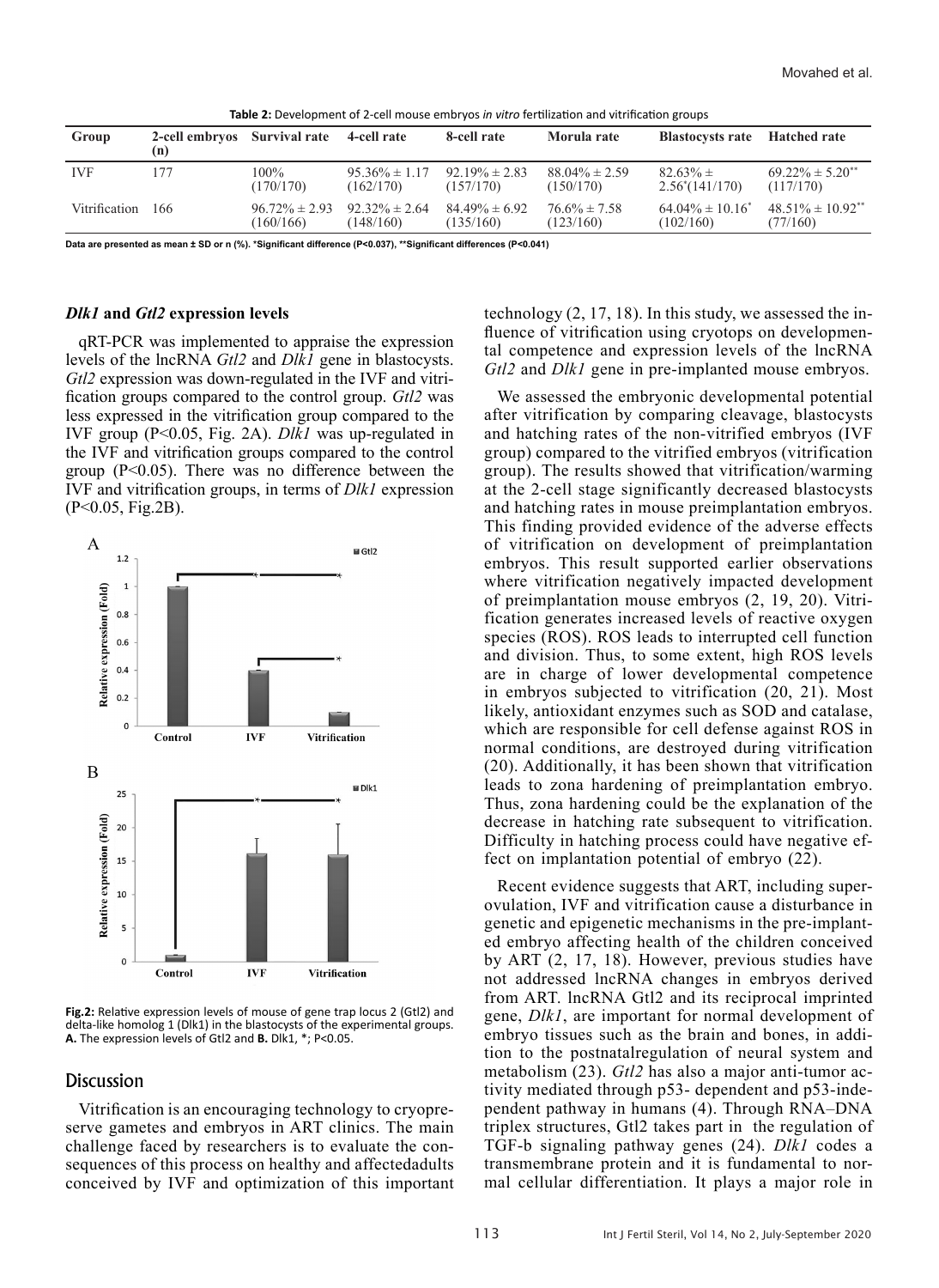carcinogenesis. Therefore, the central thesis of this paper is whether IVF and embryo vitrification interfere with the expression of lncRNA *Gtl2* and its reciprocal imprinted gene, *Dlk1*, in mouse blastocysts. In the maternal allele, the intergenic differentially methylated region (IG-DMR) of *Dlk1/Gtl2* is unmethylated and there is expression of *Gtl2*. However, in the paternal allele, the IG-DMR of *Dlk1/Gtl2* is methylated, and *Dlk1* is expressed (9). In this study, we observed decreased *Gtl2* expression and increased Dlk1 following IVF and vitrification. Disruption in the imprinting of other imprinted genes following IVF and vitrification have been shown in the previous papers (25, 26).A possible explanation for our result might be decline in level of DNA methylation. Prior studies noted that IVF and vitrification decreased DNA methylation in blastocysts (2, 13, 26). Decreased DNA methylation might be attributed to disturbances in DNA methyltransferases (Dnmts) expressions following IVF and vitrification, as the previous study revealed that IVF and vitrification result in increased relative expression levels of miR-29a and miR-29b and consequently decrease in Dnmt3a and Dnmt3b relative expression levels, as the target genes of *miR-29a* and *miR-29b* and responsible for de novo DNA methylation (13).

### Conclusion

In conclusion, vitrification at the 2-cell stage adversely affected preimplantation mouse embryo development. In addition, IVF and vitrification interrupted the expressions of lncRNA *Gtl2* and its reciprocal imprinted gene, *Dlk1*, in mouse blastocysts. This study was the first to assess expression of lncRNAs following ART manipulation. Due to the importance of lncRNAs in embryo development, more research would be needed to evaluate lncRNA expressions in embryos conceived by ART.

### Acknowledgements

This study was financially supported by Iran University of Medical Sciences (Tehran, Iran) and Shahid Beheshti University of Medical Sciences (Tehran, Iran). There is no conflict of interest in this study.

## Authors' Contributions

E.M., M.S., R.Sh.; Contributed to the conception and study design. E.M., S.H., S.Sh.; Performed all experimental work, contributed to data and statistical analysis, and interpretation of data. E.M., M.S.; Drafted the manuscript. All authors read and approved the final draft of the manuscript.

### References

- 3. Fatima R, Akhade VS, Pal D, Rao SM. Long noncoding RNAs in development and cancer: potential biomarkers and therapeutic targets. Mol Cell Ther. 2015; 3: 5.
- 4. Cao J. The functional role of long non-coding RNAs and epigenetics. Biol Proced Online. 2014; 16: 11.
- 5. Caballero J, Gilbert I, Fournier E, Gagné D, Scantland S, Macaulay A, et al. Exploring the function of long non-coding RNA in the development of bovine early embryos. Reprod Fertil Dev. 2014; 27(1): 40-52.
- 6. He Y, Meng XM, Huang C, Wu BM, Zhang L, Lv XW, et al. Long noncoding RNAs: novel insights into hepatocelluar carcinoma. Cancer Lett. 2014; 344(1): 20-27.
- 7. Song Y, Wu N, Wang S, Gao M, Song P, Lou J, et al. Transgenerational impaired male fertility with an Igf2 epigenetic defect in the rat are induced by the endocrine disruptor p, p′-DDE. Hum Reprod. 2014; 29(11): 2512-2521.
- 8. Denomme MM, Mann MR. Genomic imprints as a model for the analysis of epigenetic stability during ARTs. Reproduction. 2012; 144(4): 393-409.
- Geuns E, De Temmerman N, Hilven P, Van Steirteghem A, Liebaers I, De Rycke M. Methylation analysis of the intergenic differentially methylated region of DLK1-GTL2 in human. Eur J Hum Genet. 2007; 15(3): 352-361.
- Kalish JM, Jiang C, Bartolomei MS. Epigenetics and imprinting in human disease. Int J Dev Biol. 2014; 58(2-4): 291-298.
- 11. Georges M, Coppieters W, Charlier C. Polymorphic miRNAmediated gene regulation: contribution to phenotypic variation and disease. Curr Opin Genet Dev. 2007; 17(3): 166-176.
- 12. Feinberg AP. Phenotypic plasticity and the epigenetics of human disease. Nature. 2007; 447(7143): 433-440.
- 13. Movahed E, Soleimani M, Hosseini S, Akbari Sene A, Salehi M. Aberrant expression of miR-29a/29b and methylation level of mouse embryos after in vitro fertilization and vitrification at two-cell stage. J Cell Physiol. 2019; 234(10): 18942-18950.
- 14. Zare Z, Masteri Farahani R, Salehi M, Piryaei A, Ghaffari Novin M, Fadaei Fathabadi F, et al. Effect of L-carnitine supplementation on maturation and early embryo development of immature mouse oocytes selected by brilliant cresyle blue staining. J Assist Reprod Genet. 2015; 32(4): 635-643.
- 15. Dehghani-Mohammadabadi M, Salehi M, Farifteh F, Nematollahi S, Arefian E, Hajjarizadeh A, et al. Melatonin modulates the expression of BCL-xl and improve the development of vitrified embryos obtained by IVF in mice. J Assist Reprod Genet. 2014; 31(4): 453-461.
- 16. Haghpanah T, Salehi M, Ghaffari Novin M, Masteri Farahani R, Fadaei-Fathabadi F, Dehghani-Mohammadabadi M, et al. Does sperm DNA fragmentation affect the developmental potential and the incidence of apoptosis following blastomere biopsy? Syst Biol Reprod Med. 2016; 62(1): 1-10.
- 17. Chen H, Zhang L, Deng T, Zou P, Wang Y, Quan F, et al. Effects of oocyte vitrification on epigenetic status in early bovine embryos. Theriogenology. 2016; 86(3): 868-878.
- 18. Jahangiri M, Shahhoseini M, Movaghar B. H19 and MEST gene expression and histone modification in blastocysts cultured from vitrified and fresh two-cell mouse embryos. Reprod Biomed Online. 2014; 29(5): 559-566.
- 19. Zhang Y, Qu L. Non-coding RNAs and the acquisition of genomic imprinting in mammals. Sci China C Life Sci. 2009; 52(3): 195- 204.
- 20. Gao C, Han HB, Tian XZ, Tan DX, Wang L, Zhou GB, et al. Melatonin promotes embryonic development and reduces reactive oxygen species in vitrified mouse 2-cell embryos. J Pineal Res. 2012; 52(3): 305-311.
- 21. Gupta MK, Uhm SJ, Lee HT. Effect of vitrification and etamercaptoethanol on reactive oxygen species activity and in vitro development of oocytes vitrified before or after in vitro fertilization. Fertil Steril. 2010; 93(8): 2602-2607.
- 22. Balaban B, Urman B, Yakin K, Isiklar A. Laser-assisted hatching increases pregnancy and implantation rates in cryopreserved embryos that were allowed to cleave in vitro after thawing: a prospective randomized study. Hum Reprod. 2006; 21(8): 2136- 2140.
- 23. Wilkinson LS, Davies W, Isles AR. Genomic imprinting effects on brain development and function. Nat Rev Neurosci. 2007; 8(11):

<sup>1.</sup> Derakhshan-Horeh M, Abolhassani F, Jafarpour F, Moini A, Karbalaie K, Hosseini SM, et al. Vitrification at day3 stage appears not to affect the methylation status of H19/IGF2 differentially methylated region of in vitro produced human blastocysts. Cryobiology. 2016; 73(2): 168-174.